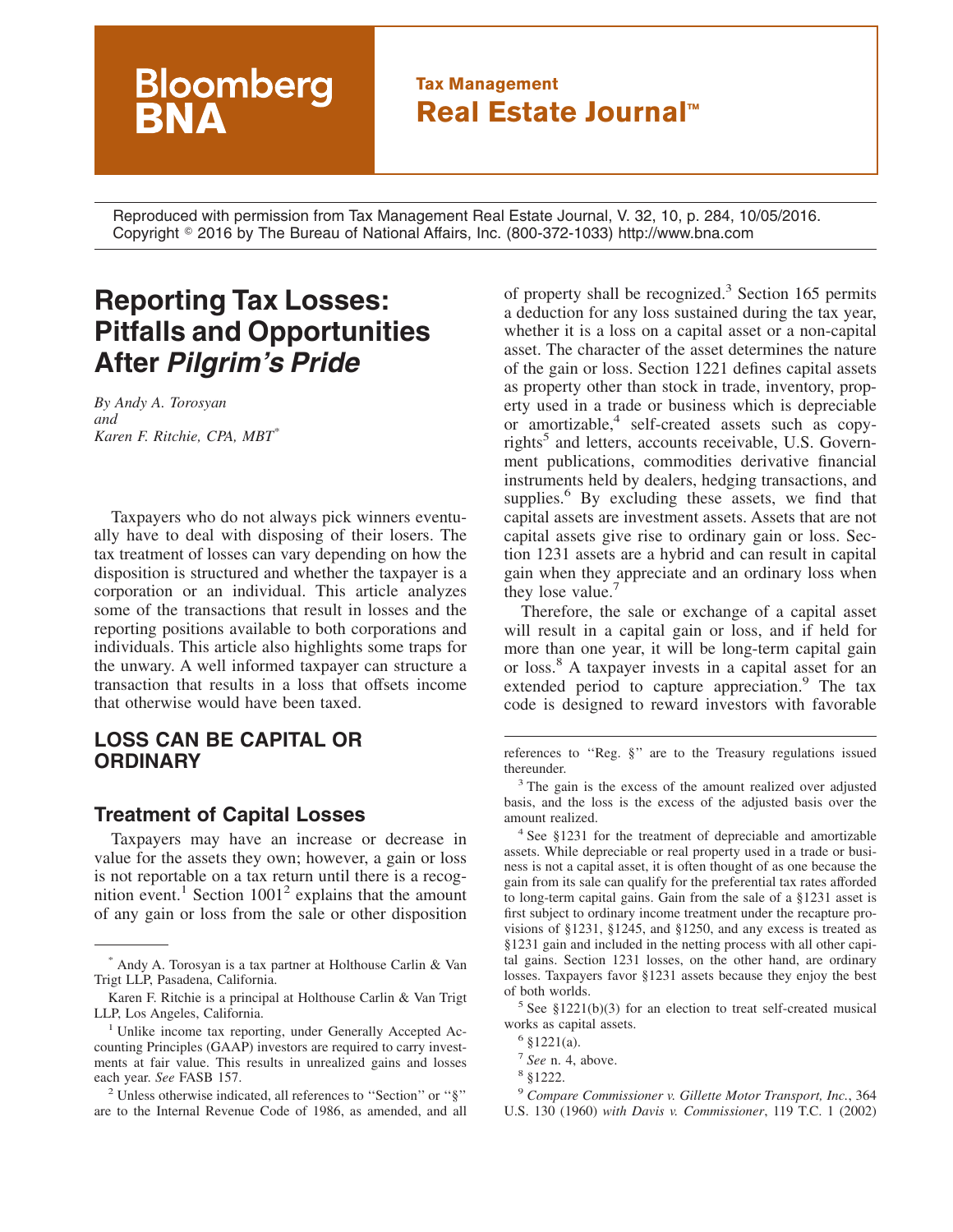tax rates for long-term capital gains. Individuals enjoy a maximum federal tax rate of 20%10 federal tax rate on capital gains.<sup>11</sup> There is also a 3.8% net investment income tax for federal purposes on passive income.<sup>12</sup> Corporations do not have a lower tax rate for capital gain income. However, they can use capital gains to offset expiring capital losses.

While capital gains receive preferential tax treatment, capital losses do not. Corporate taxpayers can use capital losses only to offset capital gains. $^{13}$  A corporation's unused capital losses can be carried back to each of the three tax years preceding the loss year or carried forward to each of the five tax years succeeding the loss year.<sup>14</sup> Once this carryback and carryforward period expires, the corporation's unused capital losses expire. Individuals, however, may deduct capital losses to the extent of capital gains plus \$3,000 (limited to the amount of the actual loss) $15$  and individuals can carry forward unused capital losses until death.16

While capital losses cannot offset ordinary income, both corporations and individuals may use ordinary losses to offset both ordinary and capital gain income.<sup>17</sup> Therefore, there is a benefit to structuring

<sup>10</sup> The maximum tax rate for individuals on ordinary income is 39.6%. The 20% tax rate on capital gains applies to individuals in the highest ordinary income tax rate (39.6%) bracket. A 0% or 15% capital gains tax rate applies to all other taxpayers. *See* §1(h).

 $11$  Most states tax capital gain and ordinary income at the same rate.

<sup>12</sup> However, capital gains that arise from an active trade or business conducted by an S corporation, partnership, or limited liability company can avoid this tax. §1411(c)(4).

<sup>16</sup> §1212(b)(1). Capital losses of married taxpayers filing joint returns are personal to the spouse who sustained the loss. The capital loss carryover from a joint return year in which one of the spouses dies is allocated between the survivor and the decedent. The decedent's capital loss carryover expires. *See* PLR 8510053; Rev. Rul. 74-175, 1974-1 C.B. 52; *Calvin v. United States*, 354 F.2d 202 (10th Cir. 1965).

 $17$  Before a taxpayer can use an ordinary loss, the taxpayer must analyze several rules, including the basis limitation rules, the atrisk basis rules, the passive activity loss rules, the economic substance rules, and must determine the correct tax reporting forms.

losses as ordinary when the right fact pattern is present.

### **Treatment of Ordinary Losses**

The gain or loss resulting from the sale or exchange of an asset that fails the definition of a capital asset is ordinary. For example, the sale of inventory results in an ordinary gain or loss. Also, as discussed above in note 4, the sale of a §1231 asset may give rise to an ordinary loss.

#### **Failure to Satisfy Sale or Exchange Requirement Results in Ordinary Gain or Loss**

Courts have held that transactions that fail the sale or exchange requirement can result in ordinary gains and losses regardless of the nature of the asset. For example, the abandonment of stock led to an ordinary loss that offset ordinary business income for Pilgrim's Pride Corporation.<sup>18</sup> While taxpayers use this rule to obtain ordinary losses, the IRS uses this rule to force ordinary income in so-called ''extinguishment'' transactions.<sup>19</sup>

Congress has enacted several provisions that provide sale or exchange treatment for transactions that appear to fail the sale or exchange requirement. For example:

- Courts had ruled that the retirement or extinguishment of debt failed the sale or exchange requirement.<sup>20</sup> Section 1271(a)(1) now treats redemptions as equivalent to a sale or exchange, resulting in capital gain or  $loss.<sup>21</sup>$
- The write-off from a bad receivable may give rise to an ordinary loss.<sup>22</sup> However, debt issued in registered form qualifies as a security under §165(g), leading to a deemed sale or exchange when it becomes worthless. Also, nonbusiness bad debts that become worthless are treated as sold or exchanged.<sup>23</sup>
- The abandonment of an asset is not considered a sale or exchange. However, the abandonment of securities<sup> $24$ </sup> is now considered proof of worthless-

<sup>21</sup> Section 1271(a)(1) applies to years after 1983 on debt issued by non-individuals, and after 1997 for debt issued by individuals.

ISSN 8755-0628

<sup>(</sup>gain on sale of a lottery ticket was ordinary); *Lary v. United States*, 787 F.2d 1538 (11th Cir. 1986) (gain on sale of person's blood was ordinary because it failed holding period requirement); *Flower v. Commissioner*, 61 T.C. 140 (1973); *United States v. Woolsey*, 326 F.2d 287 (5th Cir. 1963) (gain on sale of management service contract was ordinary); *Gallun v. Commissioner*, 327 F.2d 809 (7th Cir. 1964) (gain on sale of insurance contracts was ordinary); and Rev. Rul. 2004-110 (gain on sale of contract to perform service was ordinary). Note, however, that capital gain may result from the sale of an insurance contract with no cash surrender value. Rev. Rul. 2009-13, 2009-21 I.R.B. 1029.

<sup>13</sup> §1211(a).

<sup>14</sup> §1212(a)(1).

<sup>15</sup> §1211(b).

<sup>18</sup> *Pilgrim's Pride Corp. v. Commissioner*, 779 F.3d 311 (5th Cir. 2015).

<sup>&</sup>lt;sup>19</sup> See the discussion below and at nn. 43–45 regarding the extinguishment doctrine.

<sup>20</sup> *Fairbanks v. United States*, 306 U.S. 436 (1939), *McClain v. Commissioner*, 311 U.S. 527 (1941).

 $22 \text{ }$ \$166(e).

 $23 \text{ } \frac{\text{ }23 \text{ }}{\text{ }66( \text{d)}(1)(\text{B})}.$ 

<sup>24</sup> Note that a partnership interest does not meet the definition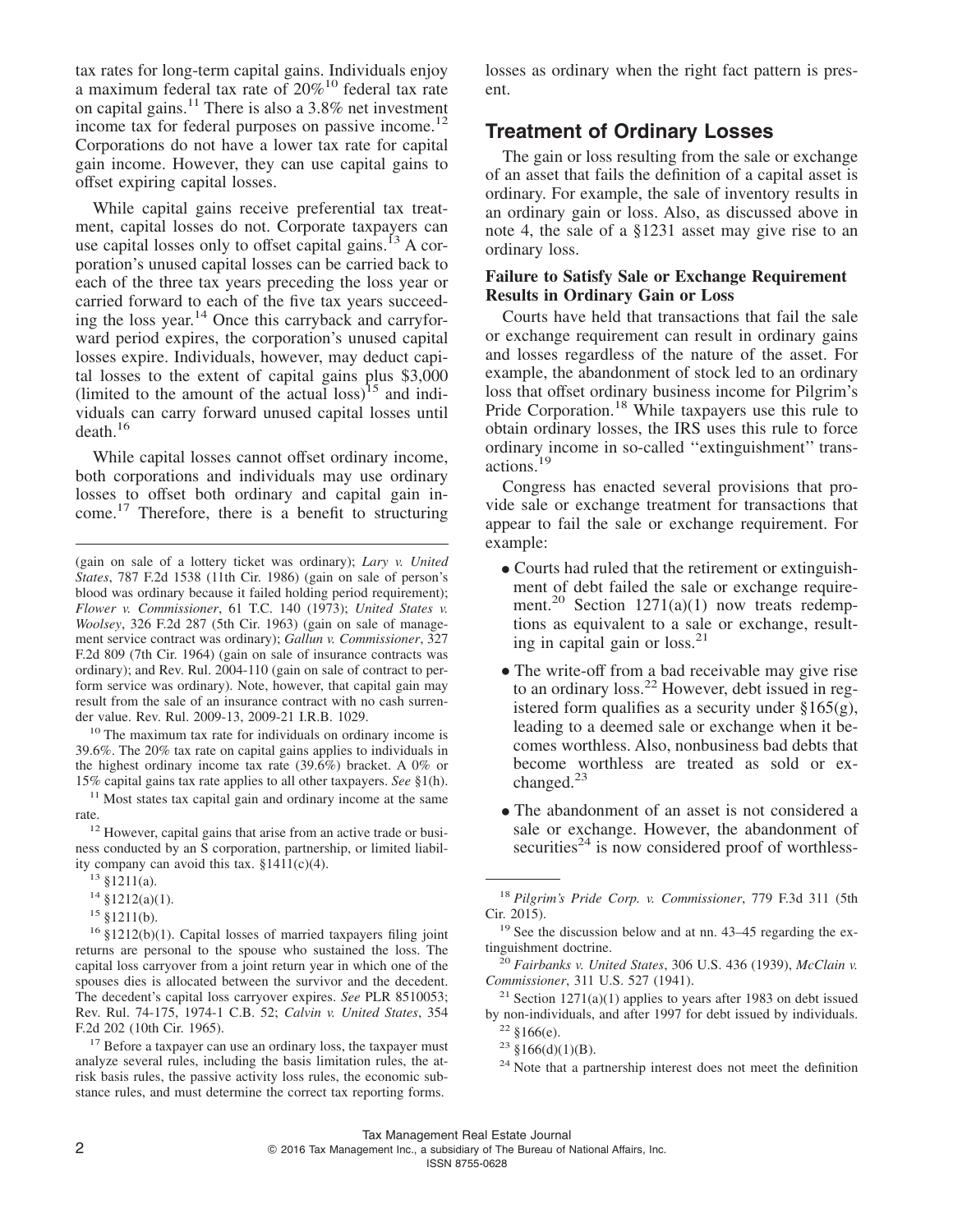ness and results in a deemed sale or exchange.<sup>25</sup> Note, however, that the worthlessness of stock of an affiliated corporation continues to be ordinary.<sup>26</sup> Also, taxpayers who experience debt relief in connection with an abandoned asset are treated as having sold or exchanged that asset. $27$  Courts have held, however, that it may be possible to abandon or forfeit a partnership interest and claim a loss based on its worthlessness without being relieved of partnership liabilities.<sup>28</sup>

• An event causing a security<sup>29</sup> to be worthless is a deemed sale or exchange on the last day of the year in which it becomes worthless.<sup>30</sup>

#### **Section 1234A Mandates Sale or Exchange**

Congress enacted  $$1234A^{31}$  to provide consistent treatment for gains and losses resulting from transactions involving capital assets and rights with respect to capital assets. Section 1234A states:

Gain or loss attributable to the cancellation, lapse, expiration, or other termination of —

> (1) a right or obligation (other than a securities futures contract, as defined in Section 1234B) with respect to property which is (or on acquisition would be) a capital<sup>32</sup> asset in the hands of the taxpayer, or a

 $25 \text{ }$ §165(g); Reg. §1.165-5(i).

 $26$  §165(g)(3).

<sup>27</sup> *Yarbro v. Commissioner*, 737 F.2d 479 (5th Cir. 1984); *Citron v. Commissioner*, 97 T.C. 200 (1991); *Middleton v. Commissioner*, 77 T.C. 310 (1981); *Freeland v. Commissioner*, 74 T.C. 970 (1980); Rev. Rul. 93-80, 1993-2 C.B. 239.

<sup>28</sup> *See Weiss v. Commissioner*, 956 F.2d 242 (11th Cir. 1992); *In re Kreidle*, 91-1 U.S.T.C. ¶50,371. See also *Echols v. United States*, 935 F.2d 703 (5th Cir. 1991), *rev'g* 93 T.C. 553 (1989), in which the court determined that a loss from the worthlessness of a partnership interest may occur independently of abandonment.

<sup>31</sup> Pub. L. No. 105-34 §1003(a)(1) extended §1234A treatment to the termination of rights with respect to all property that is or would be a capital asset in the hands of the taxpayer. Previously, the provision was limited to actively traded personal property, targeting tax straddle transactions where taxpayers were attempting to deduct an ordinary loss on the loss leg of the straddle while retaining the gain leg.

<sup>32</sup> Based on an example in the legislative history to §1234A, which involved a payment to terminate a provision in a lease agreement, tax practitioners have suggested that §1234A may also apply to §1231 assets. *See* S. Rep. No. 105-33 at 135. However, in a case of first impression, *CRI-Leslie, LLC v. Commissioner*, (2) a Section 1256 contract (as defined in Section 1256) not described in paragraph (1) which is a capital asset in the hands of the taxpayer,

shall be treated as gain or loss from the sale of a capital asset.<sup>33</sup> The preceding sentence shall not apply to the retirement of any debt instrument (whether or not through a trust or other arrangement).

While §1234A does provide sale or exchange treatment for terminations of contract rights, there had been significant uncertainty as to the section's broader application. For example, (1) is the outright ownership of property, such as corporate stock, considered a "right or obligation with respect to" the property, and (2) what types of ''other terminations'' are covered by §1234A?

While §1234A does address the treatment of funds received, it does not specifically deal with the tax treatment of payments made in connection with the termination of a right held by another. These payments may be deductible as ordinary and necessary business expenses under §162(a) or may be required to be capitalized under §263. However, in a field attorney advice memorandum — FAA 20163701F the IRS Chief Counsel's Office determined that a ''break fee'' paid by the taxpayer to a target company in termination of a merger agreement resulted in a capital loss under §1234A. The Chief Counsel's Office characterized the merger agreement as giving the taxpayer the right to acquire stock in a new parent company, and because stock is considered a capital asset, §1234A applies. By finding that both parties possessed rights under the merger agreement and both parties' rights were terminated, the payment was drawn into the purview of §1234A.

#### **Tax Court Expands Application of Section 1234A**

In 2013, the Tax Court weighed in on two important questions raised by §1234A in *Pilgrim's Pride Corp. v. Commissioner*. <sup>34</sup> The Tax Court ruled that petitioner was not entitled to an ordinary loss from the abandonment of corporate securities because §1234A deemed it arose from a sale or exchange. The court held that ''Congress extended the application of §1234A to terminations of all rights and obligations

of security. Securities are defined under  $\S165(g)(2)$  as "(A) a share of stock in a corporation; (B) a right to subscribe for, or to receive, a share of stock in a corporation; or (C) a bond, debenture, note, or certificate, or other evidence of indebtedness, issued by a corporation or by a government of political subdivision thereof, with interest coupons or in registered form.''

<sup>29</sup> *See* n. 24, above.

<sup>30</sup> §165(g).

<sup>147</sup> T.C. No. 8 (2016), the Tax Court concluded that §1234A cannot apply to §1231 assets because the statute applies only to capital assets, and in the tax definition of a capital asset, §1231 assets are excluded. See discussion at n. 47, below.

<sup>33</sup> If §1234A applies to §1231 assets, the result would be §1231 gain or loss. However, see nn. 32 and 47.

<sup>34</sup> *Pilgrim's Pride Corp. v. Commissioner*, 141 T.C. 533 (2013), *rev'd*, 779 F.3d 311 (5th Cir. 2015).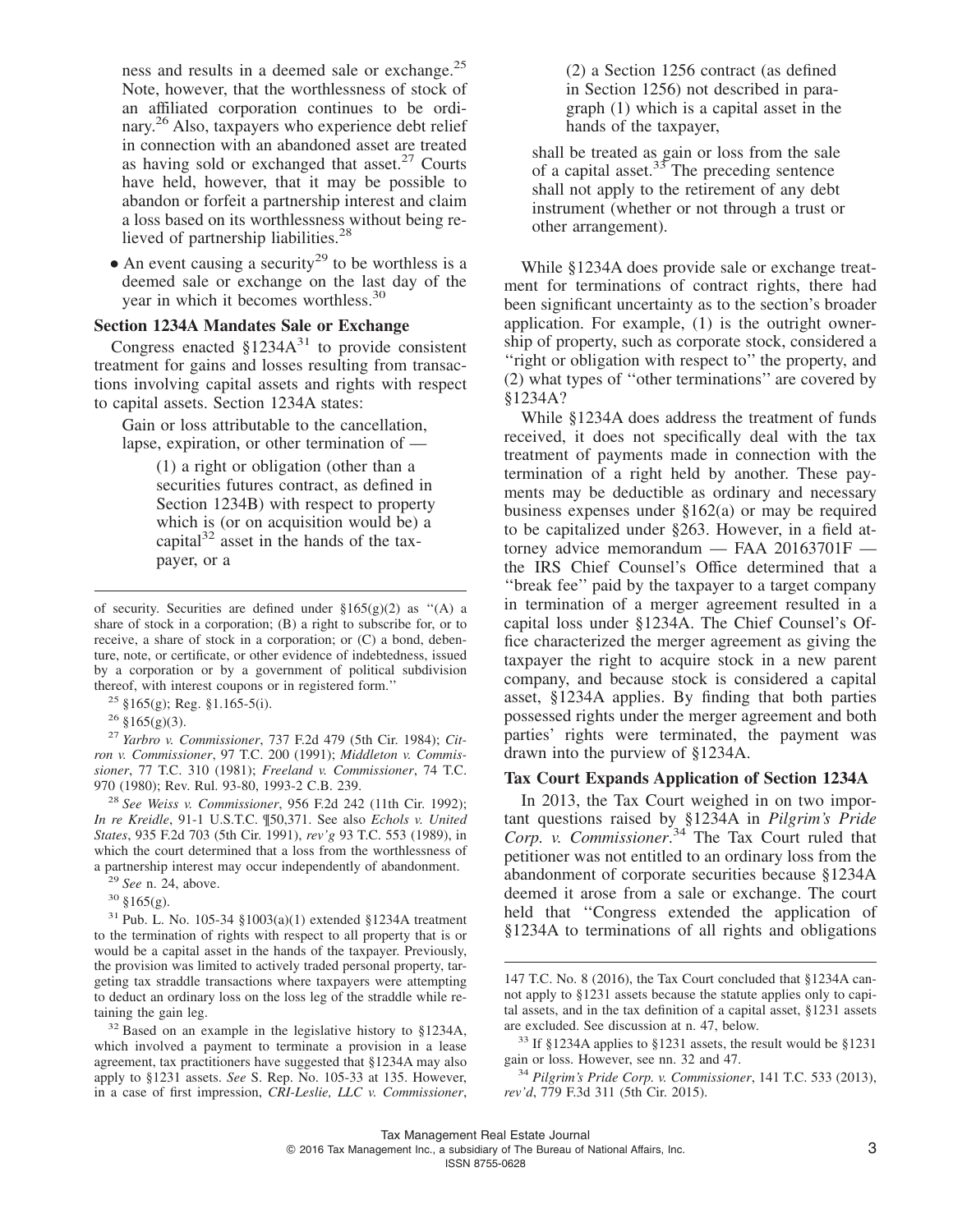with respect to property that is a capital asset in the hands of the taxpayer or would be if acquired by the taxpayer, including not only derivative contract rights but also property rights arising from ownership of the property.'' Furthermore, it concluded that the examples in the committee reports from the Taxpayer Relief Act of 1997 demonstrate that §1234A applies broadly to derivative contractual rights and obligations, as well as inherent property rights, citing the example of the redemption of a bond,  $35$  which is intangible property — a bundle of contractual rights.<sup>36</sup> The Tax Court also ruled the rights terminated when the taxpayer surrendered the securities, making clear that abandonment is a type of ''other termination'' intended to be subject to §1234A.

The Tax Court's decision appeared to provide a roadmap to certainty surrounding dispositions of capital assets. The Internal Revenue Code, under the Tax Court's interpretation, would provide parity among various forms of dispositions of capital assets and eliminate the taxpayer's ability to structure transactions that can result in capital or ordinary treatment by just electing to meet or fail the sale or exchange requirement. Whether an asset was sold, abandoned, or terminated, its nature would determine the character of the gain or loss, rather than the type of disposition the taxpayer chooses.

#### **Fifth Circuit Narrows Application of Section 1234A**

The Fifth Circuit Court of Appeals<sup>37</sup> reversed the Tax Court decision and held that §1234A does not apply to Pilgrim's Pride Corporation's abandonment loss. The court relied on the plain language of §1234A. In its view, §1234A applies to the termination of rights or obligations with respect to a capital asset, but not to the abandonment of the asset itself. The appellate court held that Congress does not legislate in logic puzzles. Instead, lawmakers would have stated that abandonment of an asset is subject to §1234A if that is what they intended.

Moreover, quoting from *Echols v. Commissioner*, 38 the appellate court reiterated that ''worthlessness and abandonment are separate and distinct concepts and are not, as urged by the Commissioner, simply two sides of the same coin." $39$  The abandonment of corporate securities that had value resulted in an ordinary loss equal to the taxpayer's basis in the asset.

It is important to note that the transaction in *Pilgrim's Pride* would not be at issue today because Reg.  $§1.165-5(i)$ , adopted after the year in dispute, clearly defines abandonment as an event establishing the worthlessness of a security.<sup>40</sup> Therefore, an abandonment of stock today would be treated as a sale or exchange and would give rise to a capital loss under  $§165(g)$ . Some commentators have raised a question about the validity of Reg. §1.165-5(i) in light of the appellate court's ruling in *Pilgrim's Pride*, which clearly states that worthlessness and abandonment are separate and distinct concepts.<sup>41</sup>

It is unclear whether the IRS will pursue abandonment transactions in other circuits.<sup>42</sup>

#### **Extinguishment Doctrine and Section 1234A**

The IRS regularly applies the extinguishment doctrine<sup>43</sup> to characterize payments received as ordinary income when an asset is terminated or vanishes. In TAM 200427025 and TAM 200049009, the IRS conceded that the scope of the doctrine was significantly limited by the enactment and expansion of §1234A. However, citing Wolff v. Commissioner,<sup>44</sup> the IRS continued to assert that the extinguishment doctrine applied in situations not covered by a statute explicitly defining a transaction as a sale or exchange, such as  $§1234A$ .<sup>45</sup>

The IRS also ruled that a bargained-for termination fee received in connection with an abandoned merger

<sup>41</sup> *See* Ted Dougherty & David Benz, *Fifth Circuit Reverses Tax Court on Character of Abandonment Loss*, BNA Insights (Apr. 29, 2015).

<sup>42</sup> As this reversal occurred in the Fifth Circuit, other jurisdictions may continue to follow the Tax Court when faced with a similar case. At the date of this writing, the IRS has not taken action on the Court of Appeals' decision.

<sup>43</sup> TAM 200427025, TAM 200049009; PLR 200215037; FSA 200238045.

<sup>44</sup> 148 F.3d 186 (2d Cir. 1998), *rev'g & rem'g Estate of Israel v. Commissioner*, 108 T.C. 208 (1997).

<sup>45</sup> TAM 200049009, TAM 200727025. The IRS Commissioner's use of the decision in *Wolff* to support the viability of the extinguishment doctrine after enactment of §1234A is curious. The contract cancellations in the case occurred before 1981, rendering §1234A not applicable. Nevertheless, one point of contention in *Wolff* was whether the legislative history of §1234A proved the taxpayer's position, that Congress intended to change the law that previously required an actual sale or exchange, or the Commissioner's position, that Congress intended merely to clarify that prior law did not permit losses from contract cancellations to be ordinary. The Court of Appeals agreed with the taxpayer. Despite the government's loss and contrary to their position in the case, the Commissioner continues to champion the decision in *Wolff* to support the argument that the extinguishment doctrine still applies in situations not covered by a statute specifically defining a transaction as a sale or exchange. It would seem that such situations are becoming rarer, but one must admire the dexterity of the Commissioner.

<sup>35</sup> Senate Committee Report, Pub. L. No. 105-34, p. 100.

<sup>36</sup> *Id.* at 301. *See Commissioner v. Ferrer*, 304 F.2d 125 (2d Cir. 1962).

<sup>37</sup> *Pilgrim's Pride Corp. v. Commissioner*, 779 F.3d 311 (5th Cir. 2015).

<sup>38</sup> *Echols v. Commissioner*, 950 F.2d 209 (5th Cir. 1991).

<sup>39</sup> See also Rev. Rul. 93-80, where the IRS concluded that its ruling would not change if the partnership interest were found to

be worthless rather than abandoned.

 $^{40}$  Reg. §1.165-5(i)(1).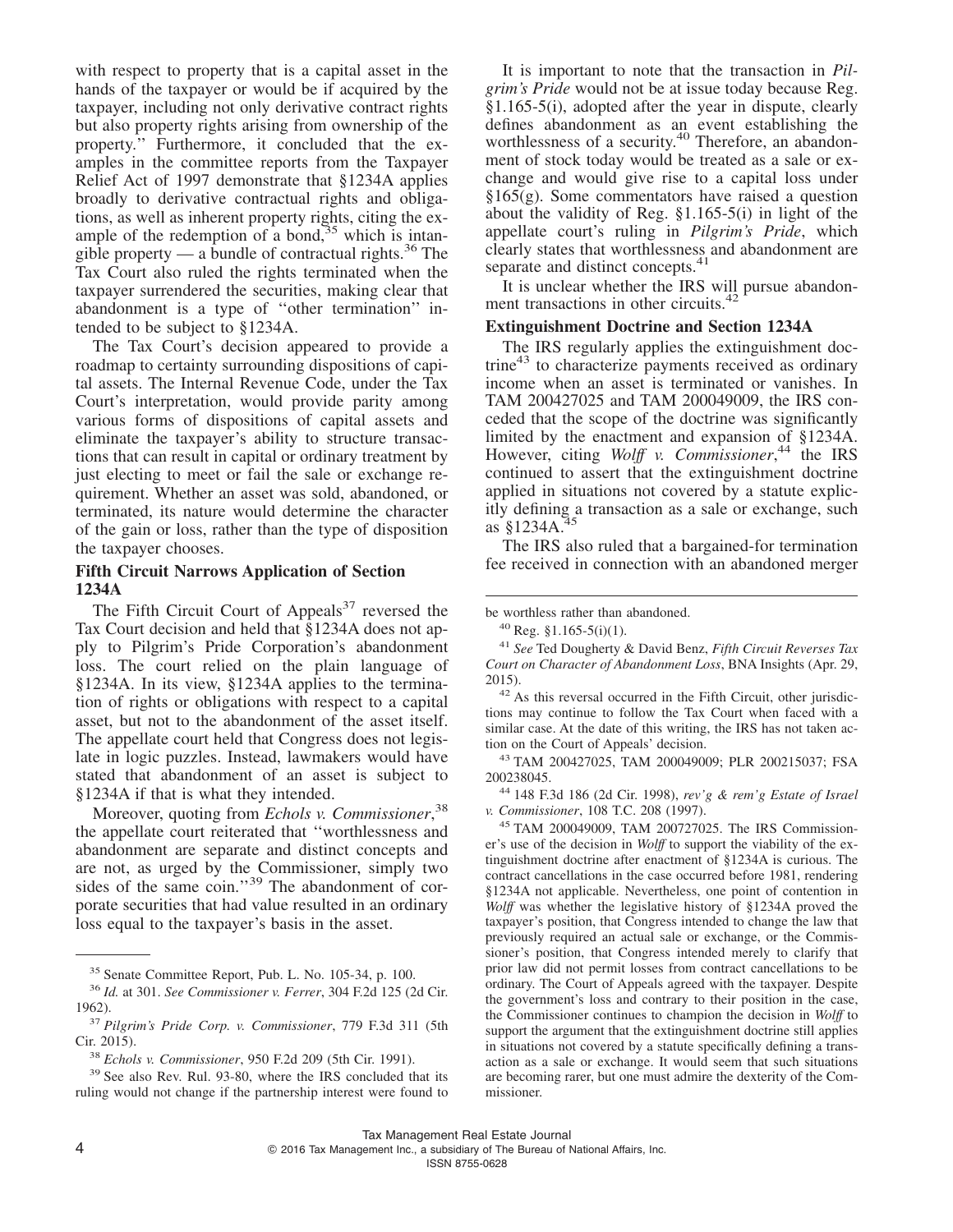was for lost profits. In PLR 200823012, the IRS stated without analysis that §1234A does not apply and the income is ordinary under §61. It is unclear how this ruling can be reconciled with the legislative history that led to the amendment expanding the application of §1234A. The forfeiture of a down-payment under a contract to purchase stock is identified as a type of interest to which the extension of sale or exchange treatment should apply under the amendment.<sup>46</sup>

#### **Tax Court Rules Capital Asset Does Not Include Section 1231 Asset**

In *CRI-Leslie, LLC v. Commissioner*, <sup>47</sup> the taxpayer reported long-term capital gain for receipt of deposits forfeited by buyer pursuant to a contract to purchase real property. The sole issue in dispute was whether ''capital asset'' as used in §1234A extends to property described in §1231. The court concluded that §1221, which defines capital assets, excludes §1231 assets, and therefore §1234A does not apply to §1231 assets. The court did not discuss the example in S. Rep. No. 105-33 at 135, which relates to a payment made by lessee to terminate a provision in a lease agreement that required lessee to restore the property to its original condition at the end of the lease term.<sup>48</sup> The court also did not consider that the term capital asset has often been used by the IRS and the courts to refer to both capital assets and §1231 assets. Importantly, the

term capital asset used in §1234A is not capitalized and there is no reference to §1221. We believe the term capital asset should be interpreted broadly unless it is specifically referencing §1221; otherwise certain rulings and statutes would become inoperative. For example, in TAM 200427025, the taxpayer and the IRS agreed that a power purchase agreement was a "capital asset" without elaborating whether it is a §1231 asset. In *Commissioner v. Starr Bros., Inc.*, 49 the IRS conceded that a contract under which the taxpayer had the exclusive right to sell the manufacturer's products was a capital asset without elaborating whether it is a §1231 asset. In *Commissioner v. Goff*, 50 the IRS conceded that the taxpayer's exclusive contract right to hosiery products for a certain period of years was a capital asset without elaborating whether it is a §1231 asset. Under §1253, the transfer of a franchise, trademark, or trade name will not be treated as a sale or exchange of a capital asset if the transferor retains any significant power, right, or continuing interest with respect to that asset. Section 1253 is designed to take away the sale or exchange element and force the seller to recognize ordinary income. However, if we apply the ruling in *CRI-Leslie*, taxpayers would be free to argue that §1253 does not preclude the sale from qualifying as an exchange of a §1231 asset. The holding in *CRI-Leslie* applies an extremely narrow definition to the words "capital asset," especially given the examples in the legislative history to §1234A. We believe that the words ''capital asset'' should include §1231 assets unless the words also reference §1221. If the drafters intended ''capital asset'' to refer only to a §1221 asset, they should have said so in the statute. We believe the holding in *CRI-Leslie* is flawed.

#### **Challenges of Reporting Ordinary Losses for Individual Taxpayers**

Ordinary losses for individuals are beneficial if they generate a deduction ''above the line'' — before arriving at adjusted gross income (AGI). However, they can be disastrous if they give rise to a deduction that falls ''below the line'' as a miscellaneous itemized deduction. This determination is made based on the character of the asset and the nature of the activity. There is a  $2\%$ -of-AGI limitation imposed by  $\S67(a)$ on miscellaneous itemized deductions and a disallowance of such deductions for purposes of the dreaded alternative minimum tax  $(AMT)^{51}$ . Therefore, individuals must carefully weigh their options when transacting in ordinary losses and should consider the benefit of a capital loss.

<sup>46</sup> Senate Committee Report, Pub. L. No. 105-34, p. 102.

<sup>47</sup> 147 T.C. No. 8 (2016). See n. 32, above.

<sup>48</sup> The following cases were discussed in the legislative history to §1234A and include terminations of rights with respect to capital assets and §1231 assets: *General Artist Corp. v. Commissioner*, 205 F.2d 360 (2d Cir. 1953) (amounts paid to a booking agent for cancellation of a contract to be the exclusive agent of a singer was ordinary income because there was no sale or exchange); *Billy Rose's Diamond Horseshoe, Inc. v. Commissioner*, 448 F.2d 549 (2d Cir. 1971) (payment by the lessee to the lessor to relieve the lessee from restoring the leased property to its original condition was ordinary income to the lessor because there was no sale or exchange); *Sirbo Holdings, Inc. v. Commissioner*, 509 F.2d 1220 (2d Cir. 1975) (holding similar to *Billy Rose's Diamond Horseshoe, Inc.*); *U.S. Freight Co. v. United States*, 190 Ct. Cl. 725 (1970) (forfeiture of a down-payment to purchase an option was not a sale or exchange; therefore the resulting loss was ordinary); *National-Standard Co. v. Commissioner*, 749 F.2d 369 (6th Cir. 1984) (taxpayer's loss resulting from a foreign currency loan repayment was ordinary because there was no sale or exchange; §988 was enacted after this case and now governs foreign currency transactions); *Stoller v. Commissioner*, 994 F.2d 855 (D.C. Cir. 1993) (losses incurred on the cancellation of forward contracts, before the enactment of §1234A, were ordinary because there was no sale or exchange); *Commissioner v. Pittson*, 252 F.2d 344 (2d Cir. 1958) (money paid to the taxpayer for cancellation of all rights under a contractual agreement to mine coal was ordinary income because it was in lieu of ordinary income which would be earned in future years, notwithstanding the character of the asset). The legislators were concerned that taxpayers could elect the character of their gain or loss by simply choosing to sell or terminate their position.

<sup>49</sup> 204 F.2d 673 (2d Cir. 1953). This case was cited in legislative history to §1234A.

<sup>50</sup> 212 F.2d 875 (3d Cir. 1954).

 $51 \text{ } $56(b)(1)(A)(i).$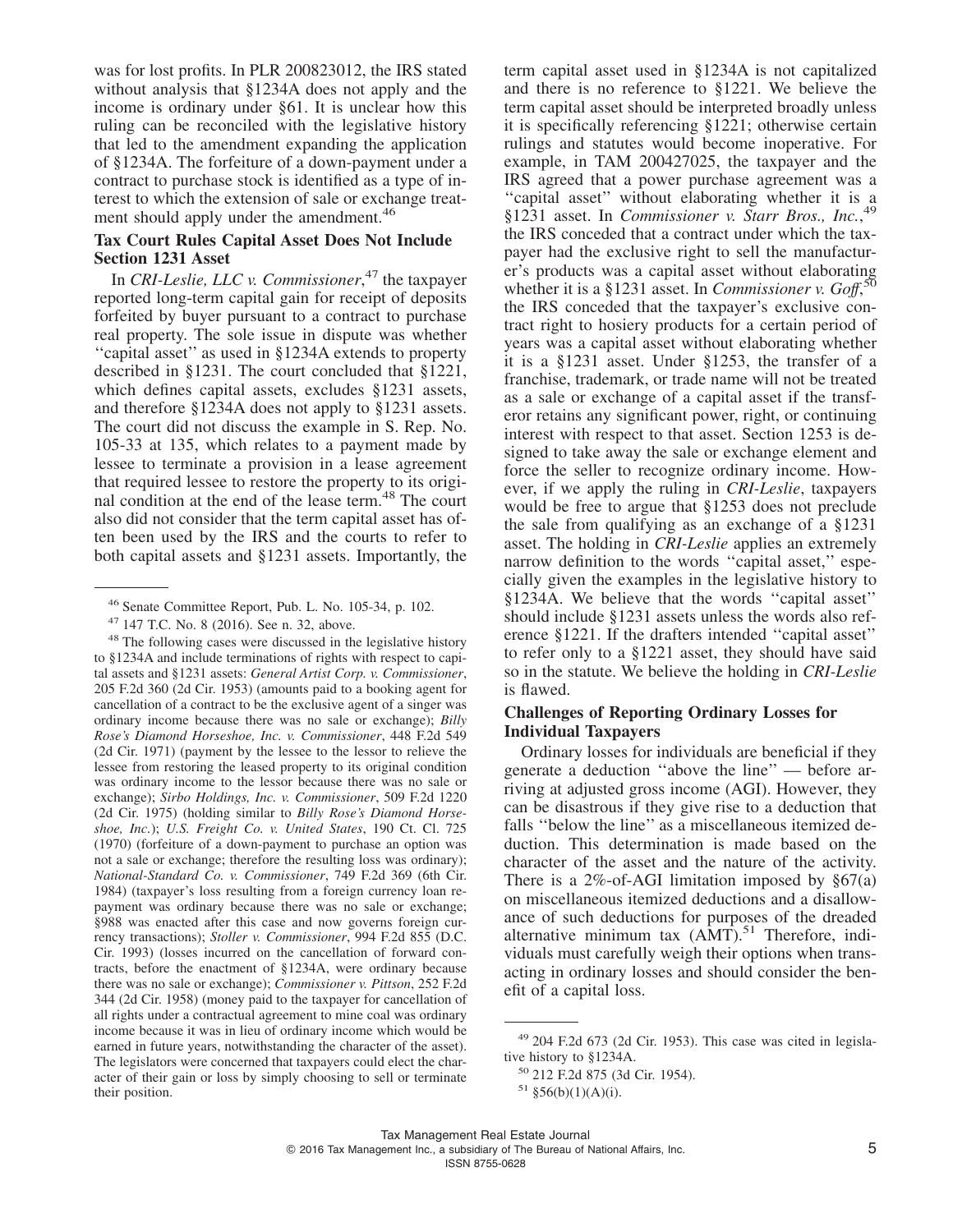A loss sustained by an individual taxpayer attributable to a trade or business carried on by the taxpayer is deductible against ordinary income in arriving at AGI.<sup>52</sup> Also, a loss incurred in a transaction entered into for profit, attributable to property held for the production of rents or royalties, is deductible in arriving at AGI.<sup>53</sup> However, other ordinary losses incurred are deductible only as itemized deductions — below the line.54 Special rules apply to casualty or theft  $losses.<sup>55</sup>$ 

To qualify the deduction as a loss incurred in a trade or business,<sup>56</sup> or in connection with the production of rents and royalties,  $57$  is not as easy as one might think. For example, when an ordinary loss is incurred from an abandonment transaction, the taxpayer must figure out — is the taxpayer abandoning her partnership interest or is the partnership abandoning a business asset? In the case of an individual taxpayer, only rarely would the equity in a pass-through entity be considered property used in a trade or business, or an asset used to produce rents and royalties. Ownership in a pass-through entity is not different from a stock investment. The entity itself may be engaged in an active trade or business or in the act of generating rents and royalties. However, the business of the entity does not reclassify the nature of the asset in the hands of the individual.<sup>58</sup> Although, there probably should be an exception where an active partner in a service firm is forced to abandon her partnership units.59

Therefore, individuals who abandon an investment that is not a security<sup>60</sup> can obtain an ordinary loss. However, the ordinary loss would be an investment loss reportable as a miscellaneous itemized deduction subject to the AGI limitation and added back for AMT purposes. Instead, if the entity abandons a business asset, it can flow through to the individual investor as an ordinary loss from a business, which can be de-

56  $§62(a)(1)$ ; Reg.  $§1.62-1T(c)(1)$ .

<sup>58</sup> *Echols v. Commissioner*, 935 F.2d 703 (5th Cir. 1991), *rev'g* 93 T.C. 553 (1989). The original Tax Court decision in the *Echols* case found that no abandonment had occurred, focusing only on whether or not the real estate owned by the partnership had been properly abandoned or found worthless. The Court of Appeals for the Fifth Circuit reversed the Tax Court's decision, addressing and finding an explicit abandonment of the partnership interest by the taxpayer. The Fifth Circuit placed significant emphasis on the entity theory in reversing the prior decision.

<sup>59</sup> Guidance in this area would be welcome.

<sup>60</sup> As discussed above, the abandonment of a security such as stock would result in a capital loss. Reg. §1.165-5(i).

ductible above the line.<sup>61</sup> When facing a potential ordinary investment loss, individuals should consider selling the investment to generate a capital loss that can be offset by capital gains and carried forward to future years.

#### **Abandonment Transactions and Impact of Liabilities**

In Rev. Rul.  $93-80$ ,  $62$  the IRS addressed two situations where a partner took the necessary steps to abandon her interest in an insolvent partnership. In one situation, the partner bore a share of partnership nonrecourse liabilities before the abandonment. The shift in liabilities caused a deemed distribution of cash under §752(b), resulting in a deemed sale or exchange. The ruling held that the abandonment resulted in a capital loss. In the second situation, the taxpayer was a limited partner who bore no economic risk of loss in partnership liabilities. Therefore, there was no deemed sale or exchange. The IRS concluded the resulting loss in the second situation was ordinary. The ruling provided no guidance on how the taxpayer should claim the loss on her tax return.

### **Worthlessness Is Different from Abandonment**

As discussed in *Pilgrim's Pride*, worthlessness and abandonment are different concepts.<sup>63</sup> Worthlessness occurs without any action by the taxpayer. However, figuring out the time an asset becomes worthless to the taxpayer<sup>64</sup> can be difficult.<sup>65</sup> Abandonment, on the other hand, is the result of an intentional one-way act to no longer own or possess an asset.

The authority for an abandonment loss on the disposition of an asset, Reg. §1.165-2(a), allows a deduction when nondepreciable property is permanently discarded, or when a business or transaction is discon-

 $65$  Section  $6511(d)(1)$  provides an extended (seven-year) statute of limitations on credit or refund arising from a loss due to the worthlessness of a debt or security. This additional period prevents the loss of the deduction if it is determined (as a result of audit, for instance) that worthlessness occurred in a year before the taxpayer claimed it.

 $52 \text{ §}62(a)(1)$ ; Reg. §1.62-1T(c)(1).

 $53 \text{ §}62(a)(4)$ ; Reg. §1.62-1T(c)(5).

<sup>54</sup> §63(d).

 $55 \text{ } $67(a)$ .

 $57 \text{ §}62(a)(4)$ ; Reg. §1.62-1T(c)(5).

 $61 \text{ } \frac{\text{ }62\text{}}{\text{ }62\text{}}(a)(1)$ .

<sup>62</sup> 1993-2 C.B. 239.

<sup>63</sup> A series of decisions concerning *Echols v. Commissioner* illuminates the relationship between worthlessness and abandonment. 93 T.C. 553 (1989), *rev'd*, 935 F.2d 703 (5th Cir. 1991), *reh'g denied*, 950 F.2d 209 (5th Cir. 1991).

<sup>64</sup> *Echols v. Commissioner*, 935 F.2d 703 (5th Cir. 1991). The fact of worthlessness must be determined from the point of view of the taxpayer, even though another investor might have found the asset worthless in a prior year, or its value extending into a future year. Worthlessness requires a triggering event that led to the worthless condition of the asset. The year of such event is the year that the worthlessness deduction becomes available.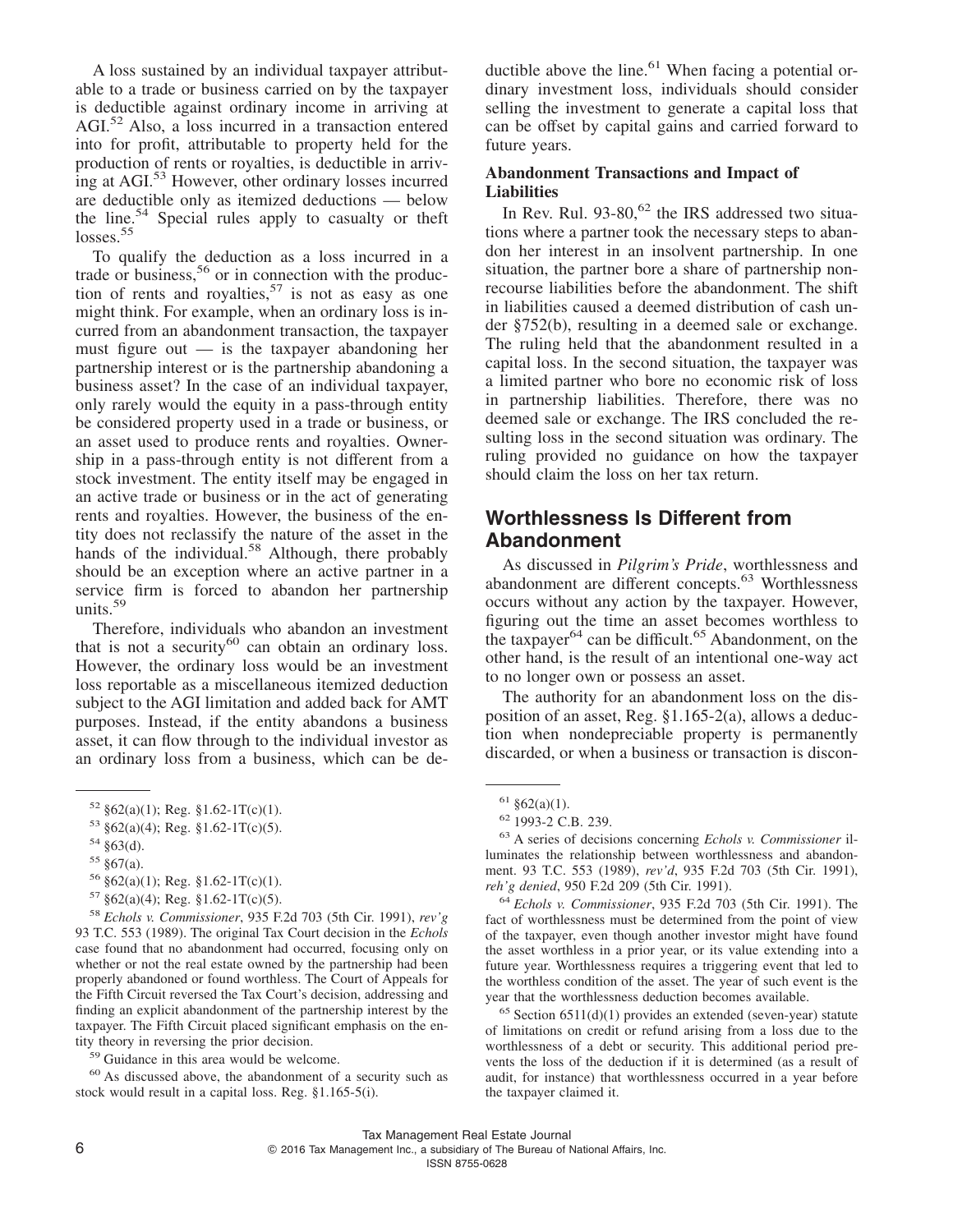tinued. The same regulation section applies when worthlessness is the event that triggers the loss. The regulation makes clear that the deduction is allowed for the tax year in which the loss is sustained.<sup>66</sup>

Case law has provided a two-part test for abandonment: (1) intention on the part of the owner to abandon, and  $(2)$  an affirmative act of abandonment.<sup>67</sup> However, if worthlessness occurs in a year before the overt act, the loss is sustained in the year of worthlessness.<sup>68</sup> The Court of Appeals in *Echols*<sup>69</sup> explained that ''taxpayers are entitled to take loss deductions under code §165(a), not only for assets that the taxpayer has abandoned, with or without their having become worthless, but also for assets that have become worthless, with or without having been abandoned.'' The court reviews and reiterates the decision in *Rhodes v. Commissioner*, <sup>70</sup> finding that an overt act of abandonment is not required to establish worthlessness for a deduction under §165.<sup>71</sup> In other words, a deduction is allowed in the earliest year, whether from abandonment or worthlessness. A recognizable overt act of abandonment of an asset that has some value serves to fix the loss in a year before the asset's eventual worthlessness. Elements of a successful overt act of abandonment might include:

- Failed attempts to sell an asset.<sup>72</sup>
- Public expression of intention to abandon, $73$  observable to outsiders.<sup>74</sup>
- Letter to the general partner or declaration at partners' meeting, expressing desire to have no further association.
- The definition provided by [www.merriam](http://www.merriam-webster.com)[webster.com](http://www.merriam-webster.com) is: "to give up with the intent of never again claiming a right or interest in [property].''

Although the loss of title or possession is not required to prove intent to abandon, or to fix the date of the loss, relinquishment of title can help substantiate the act of abandonment.<sup>76</sup> In *Rhodes v. Commissioner*, <sup>77</sup> the Board of Tax Appeals recognized the taxpayer's actions of charging off of his books and refusing to make further installment payments as proof that he had abandoned his interest in a contract to buy land, even though he accepted a modest payment in the following year to assign his interest as a result of an unsolicited cash offer.

The IRS also grapples with the difficulty of identifying an exact moment of abandonment in its instructions to lenders in cases where debt is relieved because of a borrower's abandonment of secured property. The IRS states that abandonment occurs when ''the objective facts and circumstances indicate that the borrower intended to and has [sic] permanently discarded the property from use, the lender is burdened with the responsibility of reporting the abandonment, and deemed to know whatever might be discovered by a reasonable inquiry."<sup>78</sup>

A partner who holds a partnership interest may claim an ordinary loss from worthlessness without having to abandon the interest.<sup>79</sup> This appears to provide a better result than an abandonment transaction because there is no shift in liabilities or termination of ownership. This resulting loss is ordinary. The question now becomes, where do you report the loss? In the case of a corporate partner, the reporting is straightforward: it is a loss that offsets business income. However, for an individual, the loss appears to fall below the line as a miscellaneous itemized deduction unless the partner can prove that the partnership interest itself is a business asset or produces rent or royalty income.

### **ESSENTIAL REPORTING FORMS**

### **Form 1099**

Form 1099-A or Form 1099-C is required in the case where debt encumbers abandoned property. The reporting requirement for Form 1099-A arises when the lender acquires the secured property in full or partial satisfaction of the debt (foreclosure), or if the facts and circumstances indicate the borrower has permanently discarded the property from use, and the property is real property, intangible property, or tangible personal property. However, debt secured by tangible personal property that is held only for personal use, or when the borrower is an exempt foreign

<sup>&</sup>lt;sup>66</sup> Reg. §1.165-2(a). *See also* §165(g)(1) (if a security that is a capital asset becomes worthless during the tax year, the resulting loss is treated as a loss from the sale or exchange, on the last day of the tax year, of a capital asset).

<sup>67</sup> *CRST, Inc. v. Commissioner*, 92 T.C. 1249 (1989), *aff'd*, 909 F.2d 1146 (8th Cir. 1990).

<sup>68</sup> Reg. §1.165-2(a).

<sup>69</sup> 950 F.2d 209 (5th Cir. 1991).

<sup>70</sup> 100 F.2d 966 (6th Cir. 1939).

<sup>71</sup> *Echols v. Commissioner*, 935 F.2d 703 (5th Cir. 1991).

<sup>72</sup> *Levine Bros. Co., Inc. v. Commissioner*, 5 B.T.A. 689 (1926).

<sup>73</sup> *Echols v. Commissioner*, 935 F.2d 703 (5th Cir. 1991).

<sup>74</sup> *United Dairy Farmers, Inc. v. United States*, 267 F.3d 510 (6th Cir. 2001).

<sup>75</sup> *Citron v. Commissioner*, 97 T.C. 200 (1991).

<sup>76</sup> *Levine Bros. Co., Inc. v. Commissioner*, 5 B.T.A. 689 (1926).

<sup>77</sup> 100 F.2d 966 (6th Cir. 1939).

<sup>78</sup> Instructions for Forms 1099-A and 1099-C.

<sup>79</sup> *See* n. 28, above.